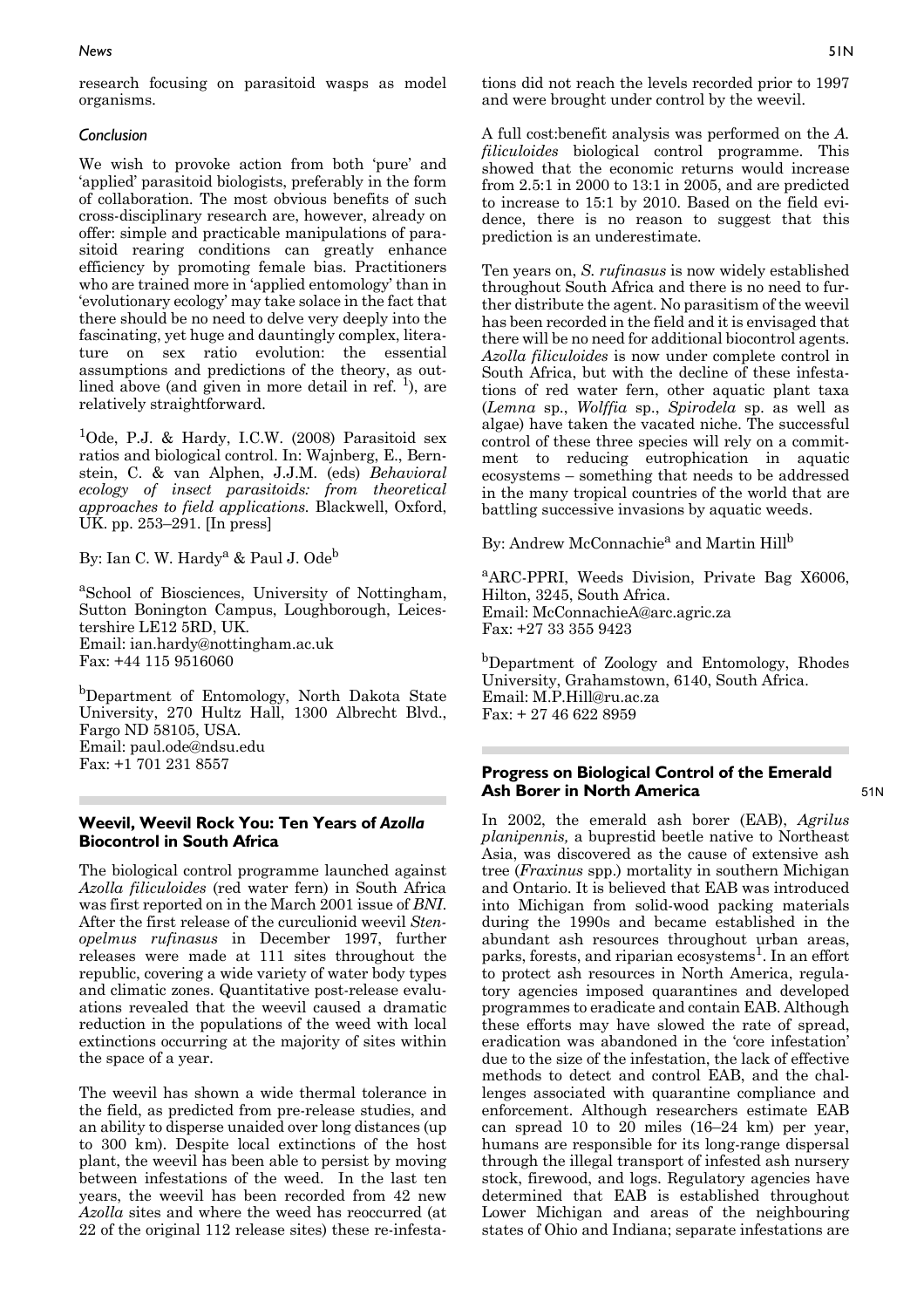also known in Michigan's Upper Peninsula, Illinois, Maryland, and Pennsylvania. This invasive buprestid is expected to continue spreading throughout North America due to the widespread use of ash as a landscape tree and the prevalence of ash trees throughout forested and riparian ecosystems. Land managers and the public are now seeking sustainable management methods to reduce EAB population densities and to slow its rate of spread.

When EAB was discovered in North America, only scant information on its biology was available in the literature from Asia where it is considered only a minor and periodic pest of indigenous ash species. To develop biological and microbial controls for EAB in North America, we began studying this beetle in Michigan and China in 2002. EAB completes its life cycle in one or two years depending on the age of the infestation, tree health, and other biotic and abiotic factors. Emergence of EAB adults typically begins in late May and peaks during June. Adults chew Dshaped exit holes in the tree bark to emerge and begin maturation feeding on ash foliage followed by mating; after about three weeks, females start to oviposit in bark crevices and between bark layers. Although egg-laying peaks toward the end of June, eggs are laid throughout the summer and into the fall due to a prolonged adult emergence period and long adult longevity. After egg hatch, EAB neonates tunnel through the tree bark until reaching the phloem where they continue feeding through four larval stages. When mature, EAB larvae chew pupation cells in the outer sapwood or bark; pupation occurs during the spring or summer. Early in an infestation, EAB attacks the upper crown of large ash trees, and as populations increase, the trees become weaker. Tree mortality is caused by larval girdling of the main trunk, when EAB populations reach lethal density thresholds for ash. This occurs over a period of several years depending on initial tree health, species, site, rainfall, and other factors. Current management strategies are being developed with the goals of containing isolated EAB infestations, slowing its spread, and suppressing population densities below a tolerance threshold for survival of North America's ash trees.

# *Lack of Natural Enemies in North America*

We conducted natural enemy studies in Michigan from 2002 to 2004, and found 0.7% parasitism for EAB larvae; no egg parasitoids were found. The larval parasitoids reared from EAB larvae in Michigan included hymenopteran parasitoids that attack native *Agrilus* spp: two native braconids (*Atanycolus* sp. and *Spathius floridanus*), one native chalcid (*Phasgonophora sulcata*), and one exotic eupelmid (*Balcha indica*). This rate of parasitism detected for EAB in the USA is low compared to EAB parasitism rates found in China and those reported in the literature for native *Agrilus* spp. Other biological factors causing EAB mortality include entomopathogenic fungi, three predatory beetle species (*Enoclerus* sp., *Tenebroides* sp. and *Catogenus rufus),* and woodpeckers, but rates of attack were relatively low and constant at different EAB population densities. Some mortality resulted from larval starvation, dehydration, and cannibalism in over-infested trees.

The lack of natural enemies capable of suppressing EAB populations below a density threshold tolerable for survival of native ash trees is especially troubling, and supports the need to introduce parasitoids that coevolved with EAB in Asia for biological control of this buprestid in North America.

### *Natural Enemies of EAB in China*

Foreign exploration for EAB in its native range in China resulted in the discovery of three hymenopteran parasitoids considered suitable for use as biocontrol agents in North America: a gregarious larval braconid ectoparasitoid *Spathius agrili*2,3,4, a gregarious larval eulophid endoparasitoid *Tetrastichus planipennisi*3,5,6, and a solitary, parthenogenic encyrtid egg parasitoid *Oobius agrili*6,7. We have found *T. planipennisi* overlaps in distribution with *S. agrili*3 and *O. agrili*6, although additional survey work is needed to identify their distributions and interactions in China.

*Oobius agrili* was discovered in 2004 in Jilin Province,  $China^7$  although it may be more widely distributed. In China, *O. agrili* is a solitary egg parasitoid with at least two generations per year. It spends the winter and spring as a mature larva in EAB eggs, and adult emergence is synchronized with the EAB oviposition period during July and August in the field. Parasitism rates of *O. agrili* in EAB eggs peak at 61.5% in August. Its distribution overlaps with that of *T. planipennisi* at one of our study sites in China, and the combined mortality of EAB by these two parasitoids is ca. 75%6. *Oobius agrili* is parthenogenic, thus females produce females without mating; its sex ratio from field-collected EAB eggs in China is 15:1 (female:male). Much of the knowledge of this parasitoid's biology is based on laboratory studies in our quarantine laboratory. We have found that *O. agrili* females prefer to oviposit in 0- to 6-day-old EAB eggs, live ca. three weeks, and complete a generation every three weeks. The average lifetime fecundity of each female is ca. 24 progeny, with a range of five to 62.

In Michigan, we developed methods to rear *O. agrili* in the laboratory from eggs produced by EAB adults, which are reared from EAB-infested ash logs cut in winter and held in cold-storage. After emergence from infested logs held at room temperature in the laboratory, EAB adults are fed greenhouse-grown *Fraxinus uhdei* foliage and allowed to oviposit on small ash sticks; sticks with EAB eggs are removed and exposed to *O. agrili* for parasitism in a plastic cup with a streak of honey and moist cotton ball. In the laboratory, we performed no-choice assays with eggs of six *Agrilus* spp., two cerambycid beetles, and four lepidopterans. Overlap in physiological host range was found for three native *Agrilus* spp. with eggs of similar size to EAB. For these three species, paired choice assays revealed *O. agrili* strongly preferred to oviposit in EAB eggs laid on ash than in eggs of other *Agrilus* spp. on their respective host plants. This confirms that *O. agrili* is attracted to ash for host location.

*Tetrastichus planipennisi* was discovered in 2003 in Jilin and Liaoning Provinces of China3 and later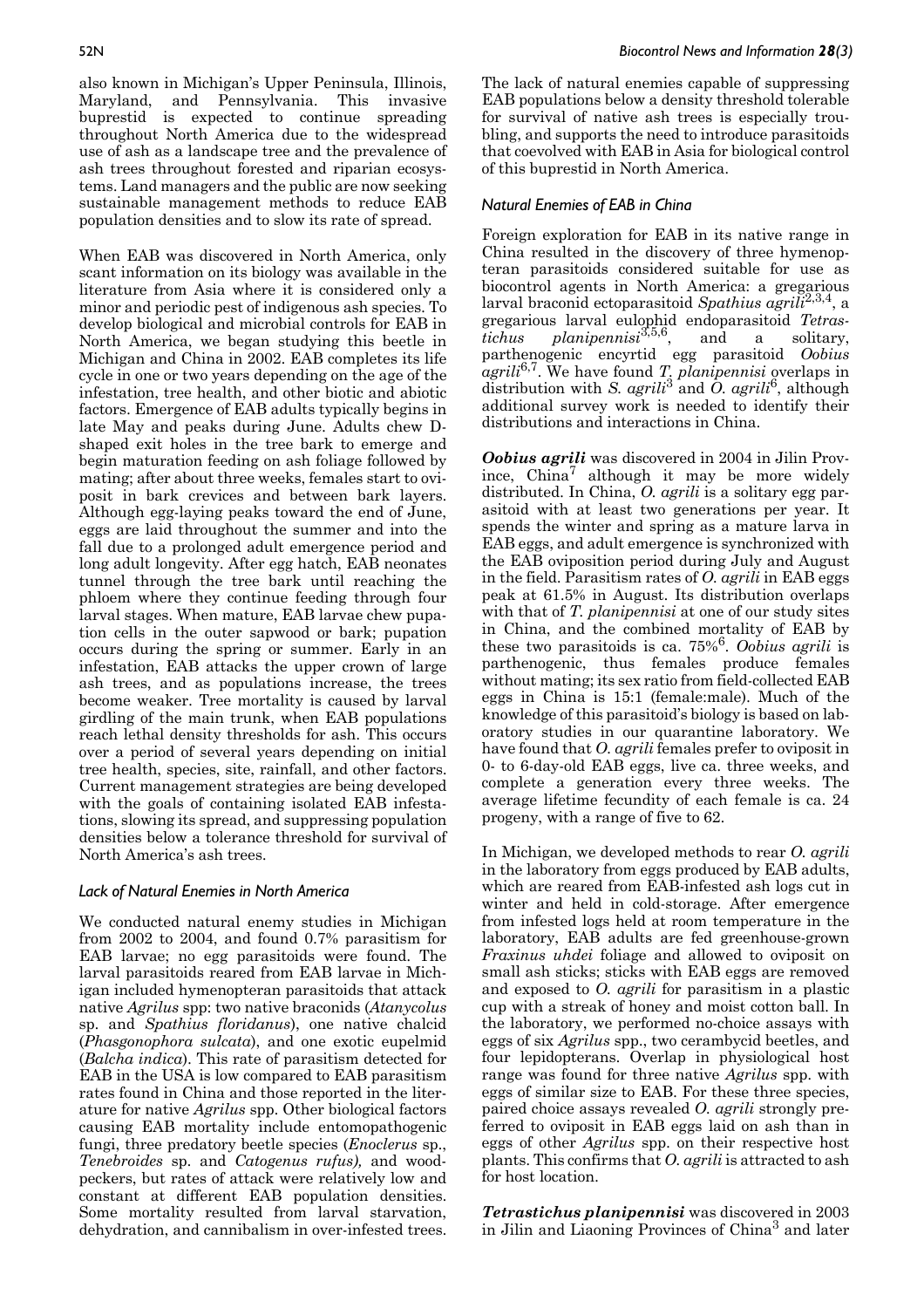#### *News* 53N

in Heilongjiang Province<sup>5</sup>. The results of our laboratory and field studies show that *T. planipennisi* oviposits through the tree bark and oviposits into the haemocoel of actively-feeding third- and fourthinstar EAB larvae. It completes at least four generations per year and overwinters as a mature larva inside the host gallery. In the spring, the parasitoid larva pupates, ecloses as an adult, chews a round 1 mm diameter hole in the bark, and the wasp brood exits the tree. An average of 35 parasitoids (range five to 122) emerges from a single EAB larva. During 2005, the results of EAB field research in Jilin Province, China revealed *T. planipennisi* parasitism rates increased from  $8\%$  in June to  $40\%$  in August<sup>6</sup>.

In Michigan, we developed methods to rear *T. planipennisi* in the laboratory by exposing groups of parasitoids to fourth-instar EAB larvae inserted into small ash branches. Adult parasitoids are maintained during the exposure period with a streak of honey and a moistened cotton ball. *T. planipennisi* completes one generation every three weeks and females live about 24 days, twice as long as males. EAB larvae are acquired for parasitoid production by removal from EAB-infested ash logs or after rearing on an ash-based artificial diet. Using our laboratory rearing methods, we evaluated the host specificity of *T. planipennisi* using no-choice assays. In these assays, groups of female and male *T. planipennisi* were exposed to actively-feeding larvae of eight buprestid species, five cerambycid species, and a wood-boring sawfly, all implanted in small branches of their respective host plants. We also assayed larvae of a tenebrionid beetle and two lepidopteran species by implantation in small ash branches, and sphingid larvae by exposure on host leaves. *Tetrastichus planipennisi* rejected all species except actively-feeding EAB larvae implanted in ash branches.

*Spathius agrili* was first reported in Tianjin,  $China<sup>2</sup>$  where it is a prevalent parasitoid of EAB in stands of *Fraxinus velutina*, an ash species native to North America and planted extensively in this part of China. Although *S. agrili* was also found further north in Jilin Province<sup>3</sup>, most of the research on this parasitoid was done in Tianjin, which is the southern known range of EAB. In Tianjin, the emergence of *S. agrili* adults was well synchronized with the availability of third- and fourth-instar EAB larvae, its preferred host stages. It completes three generations per year with parasitism increasing from 12% in August to  $42\%$  in October<sup>4</sup>. Females oviposit through the tree bark, paralyzing the larva and laying a clutch of eggs on the integument. At maturity, larvae of *S. agrili* spin a cocoon and pupate within the host gallery. Each female lays an average of nine eggs (range two to 18) per clutch, with an average of 23 eggs during her lifetime; average female longevity is 29 days. Laboratory rearing of *S. agrili* is generally similar to that of *T. planipennisi*.

To evaluate the host specificity of *S. agrili*, no-choice assays were conducted in China and the USA. In addition, from 2003 to 2005, potential host larvae from other trees were collected in Tianjin, China where *S. agrili* parasitism of EAB was high. These larvae were then reared to the adult stage and all

parasitoids were collected and identified. Because this early testing showed no parasitism of species outside the genus *Agrilus*, even species attacking ash, further testing concentrated on *Agrilus* spp. In China, no *S. agrili* were reared from six species of field-collected *Agrilus* larvae (*n* = 2074). However, no-choice laboratory assays of some Chinese and North America *Agrilus* larvae showed some overlap in the physiological host range of *S. agrili*, although successful parasitism was lower in non-hosts than in EAB*.* Therefore, we evaluated the ecological host range of *S. agrili* using an olfactometer to determine the attractiveness of certain host plants: naïve mated *S. agrili* females were placed in vertical Y-tube olfactometers and given a choice of leaves and twigs from 14 tree species or clean air. We found *S. agrili* was only attracted to *Fraxinus pennsylvanica*, *F. velutina*, and the willow *Salix babylonica.* In nature, if parasitoids are not attracted to the host tree they will be unlikely to encounter and parasitize the nontarget larvae. Given the combination of evidence from no-choice tests (lower parasitism rates or no attack on non-target species), olfactometer tests (only attracted to ash and willow), the lack of *S. agrili* reared from other *Agrilus spp.* in China, and that native *Spathius* rarely find and parasitize EAB, we predict incidental parasitism by *S. agrili* in nontarget *Agrilus* spp.

# *Conclusions*

Considering the known adverse consequences of EAB on ash resources in North America, the lack of other options (except cutting down trees), the high potential benefit of these parasitoids, and the low potential risk to native *Agrilus* spp., we requested permission from the US Department of Agriculture early in 2007 to release the three parasitoids at selected sites in Michigan. After review by scientists and land managers at federal and state agencies, by university faculty members, and a 60-day public comment period, it was agreed that the potential benefits far outweighed the risks and release permits were issued. Field releases of *O. agrili* and *T. planipennisi* began in July 2007, and releases of *S. agrili* are expected to begin later in the summer or early fall.

1Poland, T.M. & McCullough, D.G. (2006) Emerald ash borer: invasion of the urban forest and the threat to North America's ash resource. *Journal of Forestry* **104**, 118–124.

<sup>2</sup>Liu, G.-J. & Liu, E.-S. (2002) Preliminary report on control of EAB. An internal report of Ornamental Tree Management of Guangang Area, Tianjin City, PR China.

 ${}^{3}$ Liu, H.-P., Bauer, L.S., Gao, R.-T., Zhao, T.-H., Petrice, T.R. & Haack, R.A. (2003) Exploratory survey for the emerald ash borer, *Agrilus planipennis* (Coleoptera: Buprestidae), and its natural enemies in China. *Great Lakes Entomologist* **36**, 191–204.

4Yang, Z.-Q., Strazanac, J.S., Marsh, P.M., van Achterberg, C. & Choi,W.-Y. (2005) First recorded parasitoid from China of *Agrilus planipennis:* A new species of *Spathius* (Hymenoptera: Braconidae,